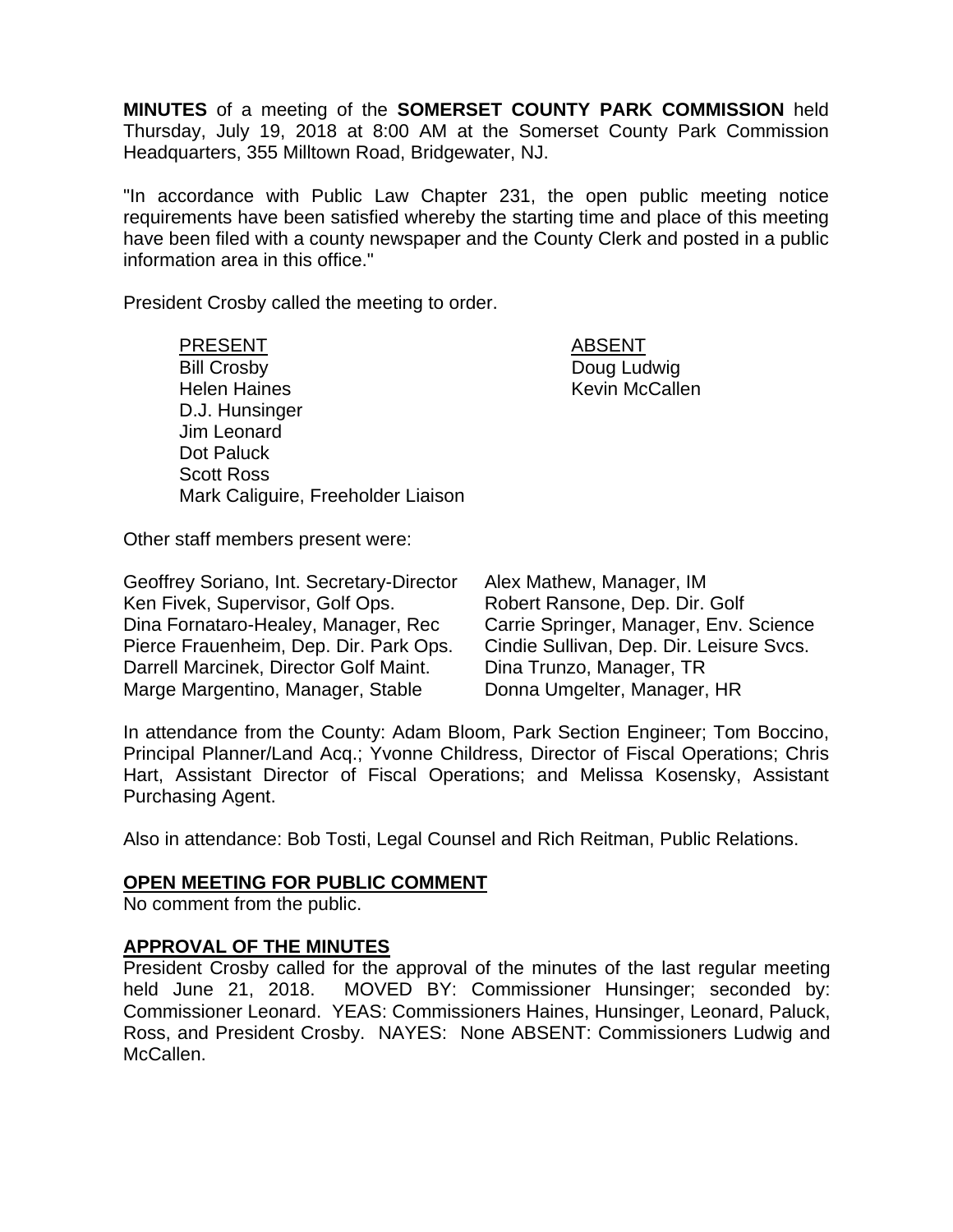# **ACKNOWLEDGEMENT OF SERVICE**

## **Resolution R18-184– Recognizing Daniel J. Livak**

Resolution recognizes and thanks Daniel J. Livak for his service to the Park Commission. MOVED BY: Commissioner Crosby; seconded by: Commissioner Leonard. YEAS: Commissioners Haines, Hunsinger, Leonard, Paluck, Ross, and President Crosby. NAYES: None ABSENT: Commissioners Ludwig and McCallen.

## **APPROVAL OF BILLS FOR PAYMENT**

The following resolutions were MOVED BY: Commissioner Leonard; seconded by: Commissioner Haines. YEAS: Commissioners Haines, Hunsinger, Leonard, Paluck, Ross, and President Crosby. NAYES: None ABSENT: Commissioners Ludwig and McCallen.

## **Resolution R18-164 – Refund of Recreation Fees**

Resolution authorizing the refund of recreation fees for various recreation programs.

# **Resolution R18-165 - Payment of Claims**

Resolution authorizing payment of bills for \$727,927.00 comprising of check numbers 12825-12889, 12890, 12891-12954, 12985-13054, 13055-13116, 12897, 13030.

## **Resolution R18-166 – Payment of Confirming Orders**

Resolution authorizes payment of confirming orders totaling \$12,236.10.

## **Resolution R18-167 – Authorizing Additional Funds for Previously Awarded Contracts (Leisure Services)**

Resolution authorizes additional funding for previously awarded contracts.

#### **Resolution R18-168 – Authorizing Additional Funds for Previously Awarded Contracts (Golf)**

Resolution authorizes additional funding for previously awarded contracts.

## **Resolution R18-169 – Authorizing Additional Funds for Previously Awarded Contracts (Administration)**

Resolution authorizes additional funding for previously awarded contracts.

#### **Resolution R18-170 – Authorizing Additional Funds for Previously Awarded Contracts (Park Maintenance)**

Resolution authorizes additional funding for previously awarded contracts.

## **Resolution R18-171 – Cancelling of Certification of Funds for Previously Awarded Contracts**

Resolution cancels certification of funds for previously awarded contracts.

## **Resolution R18-172 – Correcting Resolution R18-159**

Resolution corrects resolution R18-159 for incorrect use of capital budget account string and dollar amount.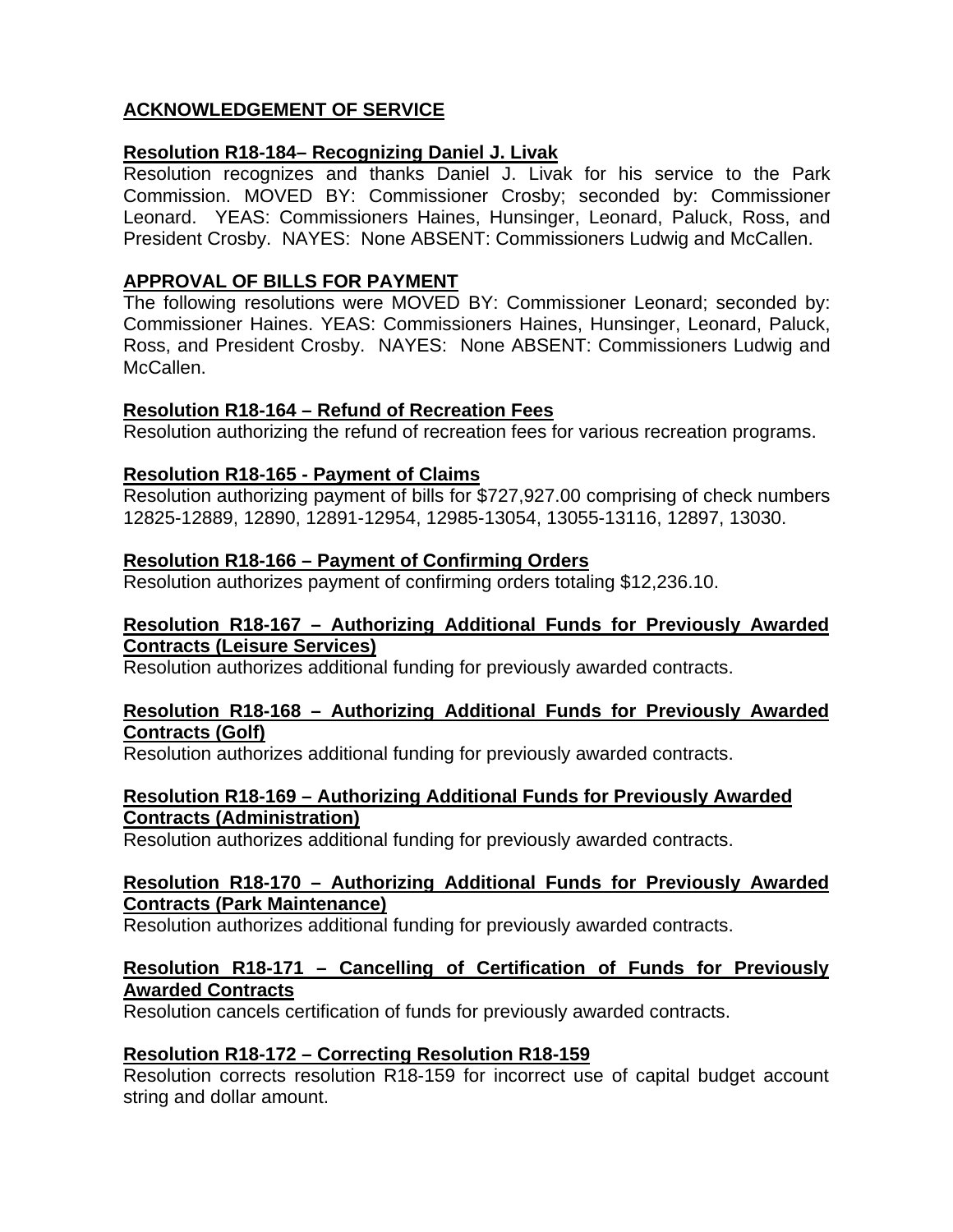## **DIRECTOR'S REPORT**

Director Soriano submitted a report for the month of June 2018.

#### **COMMISSION CORRESPONDENCE**

Letter received from LV Hidden Valley Gun Club President, Robert Lloyd commending Mike Ballow, Fleet and Property Manager, and his crew for the outstanding job they did maintaining the property on Rattlesnake Bridge Road in Bedminster, NJ that his Gun Club leases from Somerset County Park Commission.

#### **CONSENT AGENDA**

#### **RESOLUTIONS**

The following resolutions were MOVED BY: Commissioner Ross; seconded by Commissioner Paluck. YEAS: Commissioners Haines, Hunsinger, Leonard, Paluck, Ross, and President Crosby. NAYES: None ABSENT: Commissioners Ludwig and McCallen.

#### **Resolution R18-173 – Amending 2018 Fee Schedule**

Resolution amends the 2018 Fee Schedule to revise the Golf Fee Schedule.

#### **Resolution R18-174 – Designating Custodians for Petty Cash Funds**

Resolution removes Daniel Livak as custodian and designates individual department members as custodians of petty cash and adds Michael Ballow as custodian for Fleet Maintenance petty cash.

#### **Resolution R18-175 – Designating Signers for Bank Deposits**

Resolution removes Daniel Livak and designates Cindie Sullivan as a signer for bank deposits.

## **Resolution R18-176 – Adopting Cash Advance**

Resolution awards a cash advance of \$250.00 for Sedge Island Getaway Weekend Trip to cover costs of vehicle tolls and staff lunch.

#### **Resolution R18-177 – Authorizing Use of County Contract for Purchase of Uniforms**

Resolution authorizes use of County Contract for purchases from Atlantic Tactical, Bob's Uniform Shop, Flemington Department Store, Keyport Army Navy, The Olympic Glove and Safety, Some's Uniform, Universal Uniform Sales, Bob Barker Company, DOT Designing, The Glove and Safety People, Metuchen Center/Garden State Apparel, Robbi Promotional, and Specialty Graphics.

#### **Resolution R18-178 – Authorizing Use of County Contract for Purchase of John Deere Golf and Turf Equipment**

Resolution authorizes use of County Contract for purchase from Power Place and Fitch Services.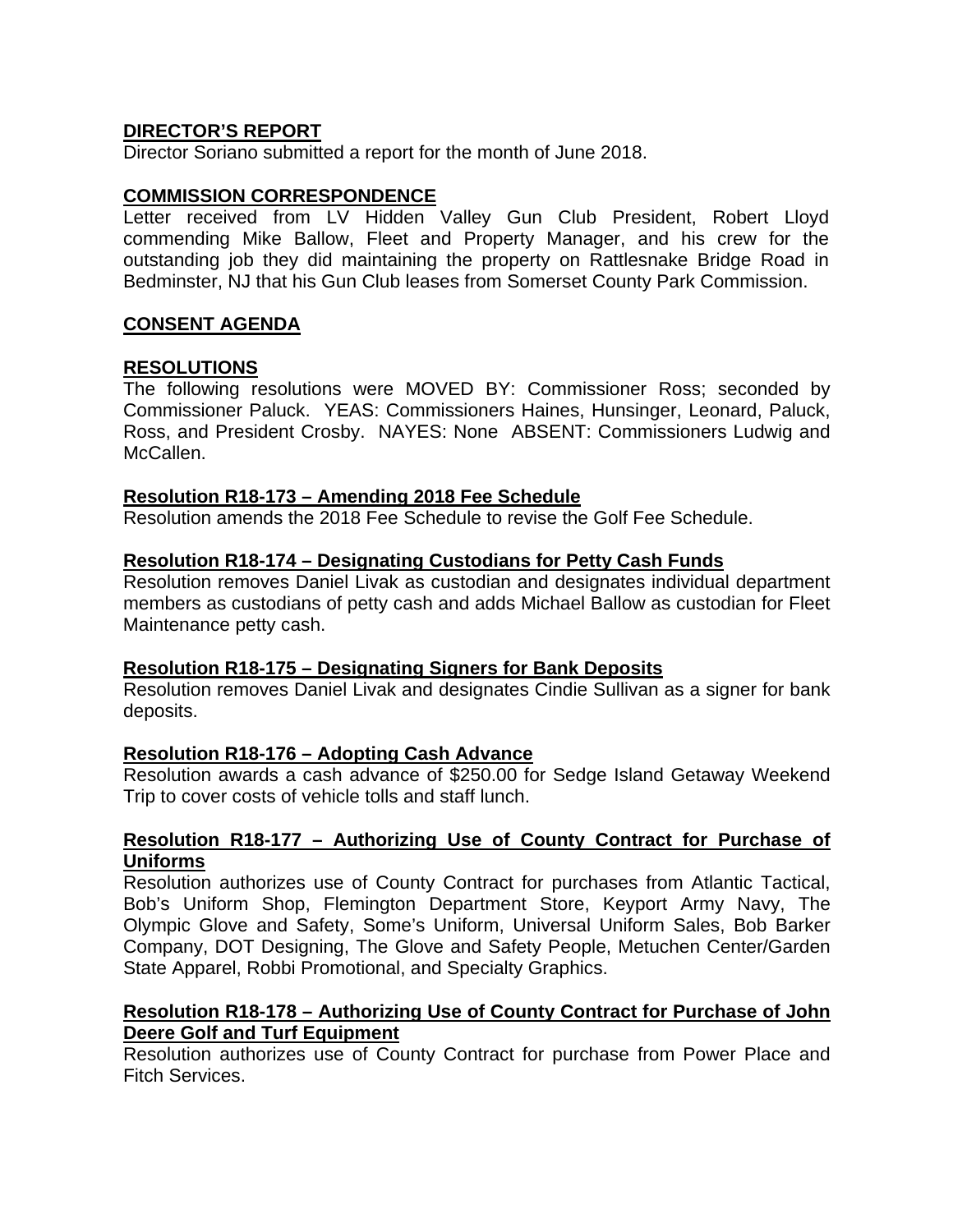## **Resolution R18-179– Authorizing Use of Morris County Contract for Landscape Materials & Supplies**

Resolution authorizes use of Morris County Contract for purchases from Aquarius Supply, Inc., Fisher & Son Company, SiteOne Landscape, The Terre Company of NJ, The Fibar Group, Grass Roots Turf Products, Levitt's, Tomco Construction, and Birds Bees & Trees.

## **Resolution R18-180 – Authorizing Use of State Contract for Purchase of Playground Equipment**

Resolution authorizes use of State Contract for purchase from BCI Burke Co.

## **Resolution R18-181 – Authorizing Use of County Contract for Medical and Psychological Services**

Resolution authorizes use of County Contract for services from Princeton HealthCare System, US Healthworks, Institute for Forensic Psychology, Kinematic Consultants, and RWJ Physician Enterprise, Urgent Med.

# **Resolution R18-182 – Approving Lease Extension Agreement for Somerset County Office on Aging at Quail Brook Clubhouse**

Resolution approves a five (5) year lease extension for Somerset County Office on Aging at Quail Brook Clubhouse for the period of September 1, 2018 through August 31, 2023.

# **Resolution R18-183 – Rejecting the Response for Restaurant and Catering Concession Services for Neshanic Valley Golf Course Clubhouse**

Resolution rejects bid received due to non-response from bidder.

## **Resolution R18-185 – Authorizing Use of State Contract for Service Agreement for all Routers and Switches**

Resolution authorizes use of State Contract to purchase from SHI.

# **COMMITTEE REPORTS**

# **FINANCE/BUSINESS ADMINISTRATION**

President Crosby submitted a report for the month of June 2018.

Interim Secretary-Director Geoff Soriano reported that although the Park Commission has had good recent golf revenue, overall revenue is still behind by approximately 8% when compared to 2017. With better weather, future figures may look more optimistic.

# **HUMAN RESOURCES**

Commissioner Leonard, Chair of the Committee, submitted a report for the month of June 2018.

Donna Umgelter, Manager Human Resources, stated that those employees who have used the Partnership Health Center have reported positive feedback.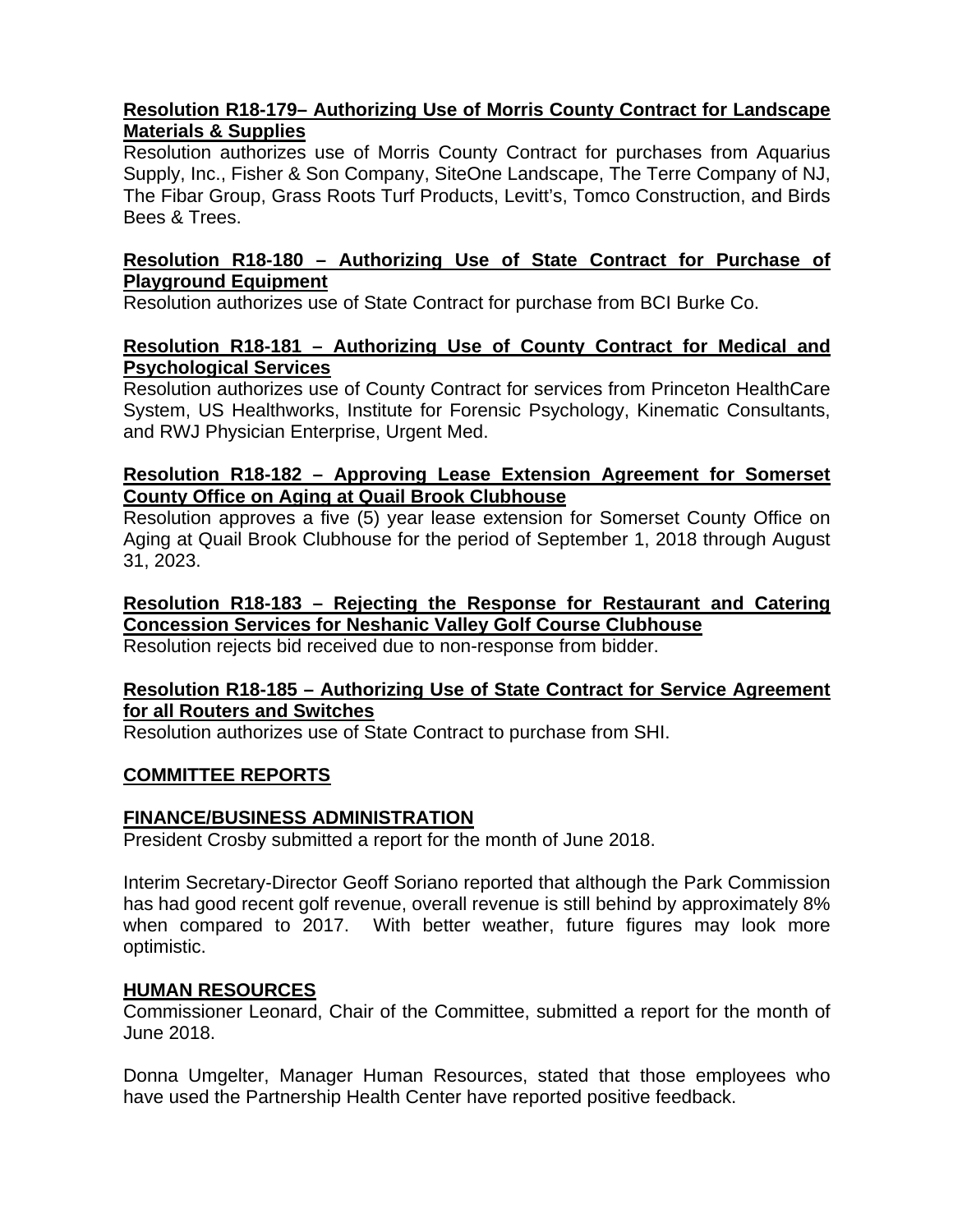# **LEISURE SERVICES**

Commissioner Ludwig, Chair of the Committee, submitted a report for the month of June 2018.

Cindie Sullivan, Deputy Director Leisure Services commended five Park Rangers for an incident that occurred on the  $4<sup>th</sup>$  of July whereby a canoe overturned in the Raritan River across from Duke Island Park and CPR and rescue services were required. She stated that Sarah Weber, Dave Lussier, Walter Kruegel, Deb Armeno, and Chris Silcox performed heroic efforts alongside EMS and rescue personnel. Cindie also thanked Chris Hart and Adam Bloom for assistance with consolidating capital funds.

Dina Fornataro-Healey, Recreation Manager, reported that the July 4th fireworks celebration was successful. She thanked Park Maintenance and the Park Rangers for making the event run so smoothly. Dina also reported that the first two concerts of the season have been well attended, with positive feedback from the crowds of people who attended both of them. Lastly, Dina mentioned that the Warrenbrook Pool has had a high volume of attendance due to the hot weather, and swim lessons are going well. The tennis lessons at Green Knoll are very well attended and most of the classes are sold out.

Stable Manager Marge Margentino reported that two capital projects are underway at the Stable. A new roof is being installed on the main barn and Stable office. Construction on the new hay/shavings barn has begun.

Dina Trunzo, Therapeutic Recreation Manager reported that the campers at Camp Okee Sunokee have been having a blast. Last Friday was wet and wild waterslide day, a perfect ending to a hot week. Yesterday was the annual fishing derby sponsored by the Somerset County Association of Chiefs of Police. Besides a great barbecue lunch, campers were treated to a demonstration by one of the K9 dogs and learned about the role of the State Police helicopter after watching it land. The day was complete when the ice cream truck arrived! Dina also reported that John Marshall from CBS News will be conducting a weather program today for camp participants.

Carrie Springer, Environmental Science Manager, thanked all departments for their assistance in committing to oversee the SCPC tent at this year's 4H Fair. As usual, the tent will highlight park activities available to the public. Posters of each park map were re-printed this year to reflect the most up-to-date properties. This year's tent will also feature a special guest, the Stable's new pony, Jessie James (a/ka/a "JJ"). In addition, the EEC has been working to improve access for our paddlers. Volunteer Bill Bollwage, from Commissioner Crosby's Handyman and the Boondocks Project, assisted EEC Maintenance in building a new kayak dock to improve access to Branta Pond for our beginner kayakers. An Eagle Scout also completed his project to widen the trail from Fisherman's Parking Lot to the Passaic River, added benches along the river, and mulched an area for a picnic table all in an effort to enhance and improve the canoe and kayak launch area for our programs and the general public.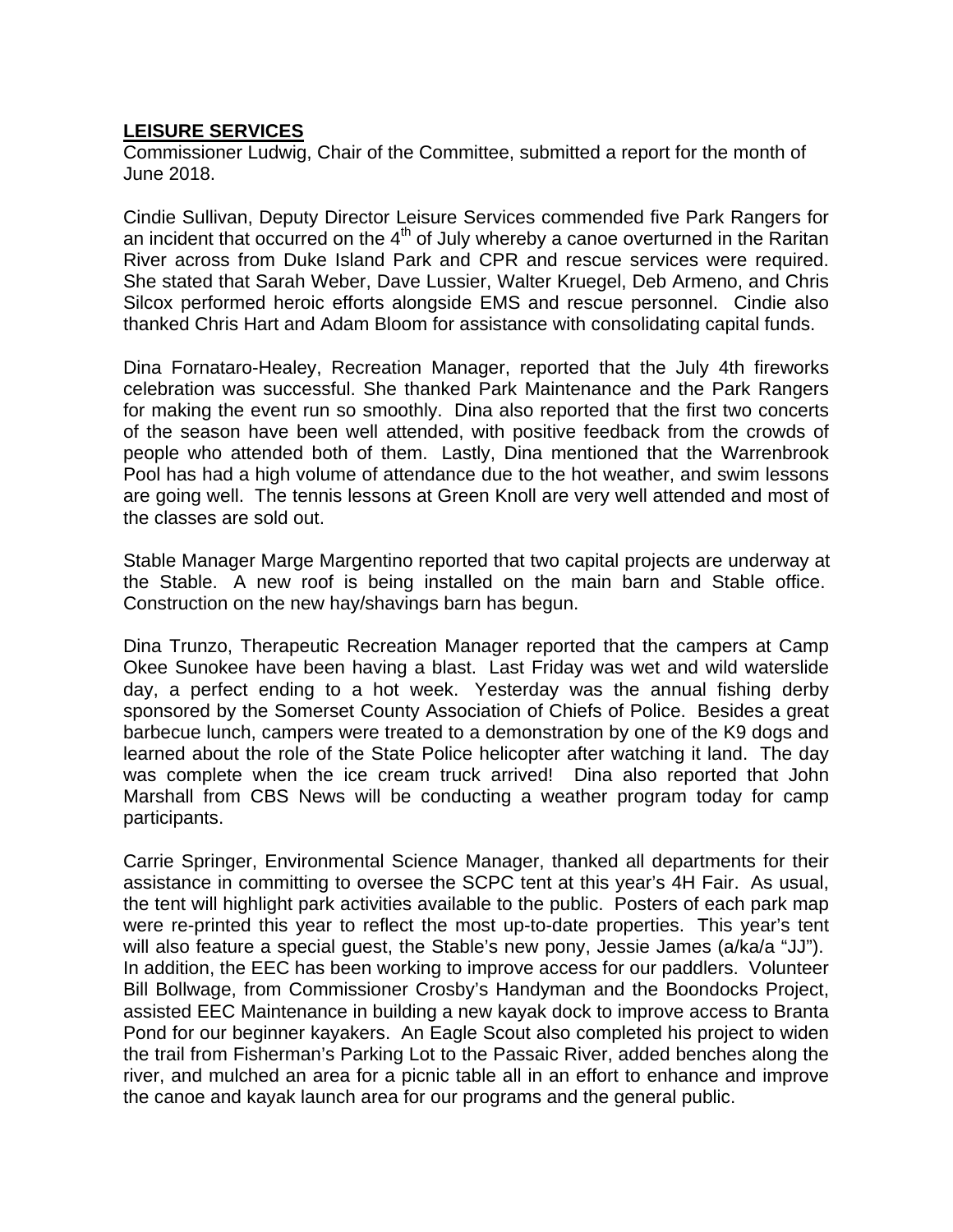## **GOLF MANAGEMENT**

Commissioner Paluck, Chair of the Committee, submitted a report for the month of June 2018.

Bob Ransone, Deputy Director Golf Management, stated that June revenue for 2018 is slightly better than June revenue from 2017. The Commission hosted the following golf events: Demo Days; Drive, Pitch and Putt local qualifier; NJSGA Boys and Girls Championship; Veterans and Active Duty Clinic; a "Play Nine" event; and club championships. Junior Golf Camp started at the end of June.

Darrell Marcinek, Director Golf Maintenance, reported that the main focus has been getting the greens through the heat of the summer. He stated that all five courses are in good shape.

## **INFORMATION MANAGEMENT**

Commissioner McCallen, Chair of the Committee, submitted a report for the month of June 2018.

Interim Secretary-Director Geoff Soriano reported that there will be an ITAG (Information Technology Advisory Group) meeting directly after this Commission meeting. He stated that two subcommittees have been created and meetings were held. The email improvement subcommittee attended a presentation about Office 365 last month and the golf subcommittee GolfNow met for a presentation to review GolfNow's most updated support services. Geoff thanked Melissa Kosensky, Yvonne Childress, Karen McGee, and Nick Trasente for assistance with the organization of bids and licenses.

## **VISITOR SERVICES**

President Crosby, Chair of the Committee, submitted a report for the month of June 2018.

Cindie Sullivan, Deputy Director Leisure Services reported that an incident action plan was created for the  $4<sup>th</sup>$  of July which will also be used at the 4H Fair. She thanked OEM staff for their assistance. Cindie will assume the duties of Division Head for the Park Ranger Department. She will be working with the Park Ranger Department, as former manager Greg Skinner has resigned.

#### **PROPERTY MANAGEMENT**

President Crosby, Chair of the Committee, submitted a report for the month of June 2018.

Interim Secretary-Director Geoff Soriano reported that Pierce Frauenheim will assume the property management duties. Geoff thanked Melissa Kosensky for her assistance with the bids and licenses.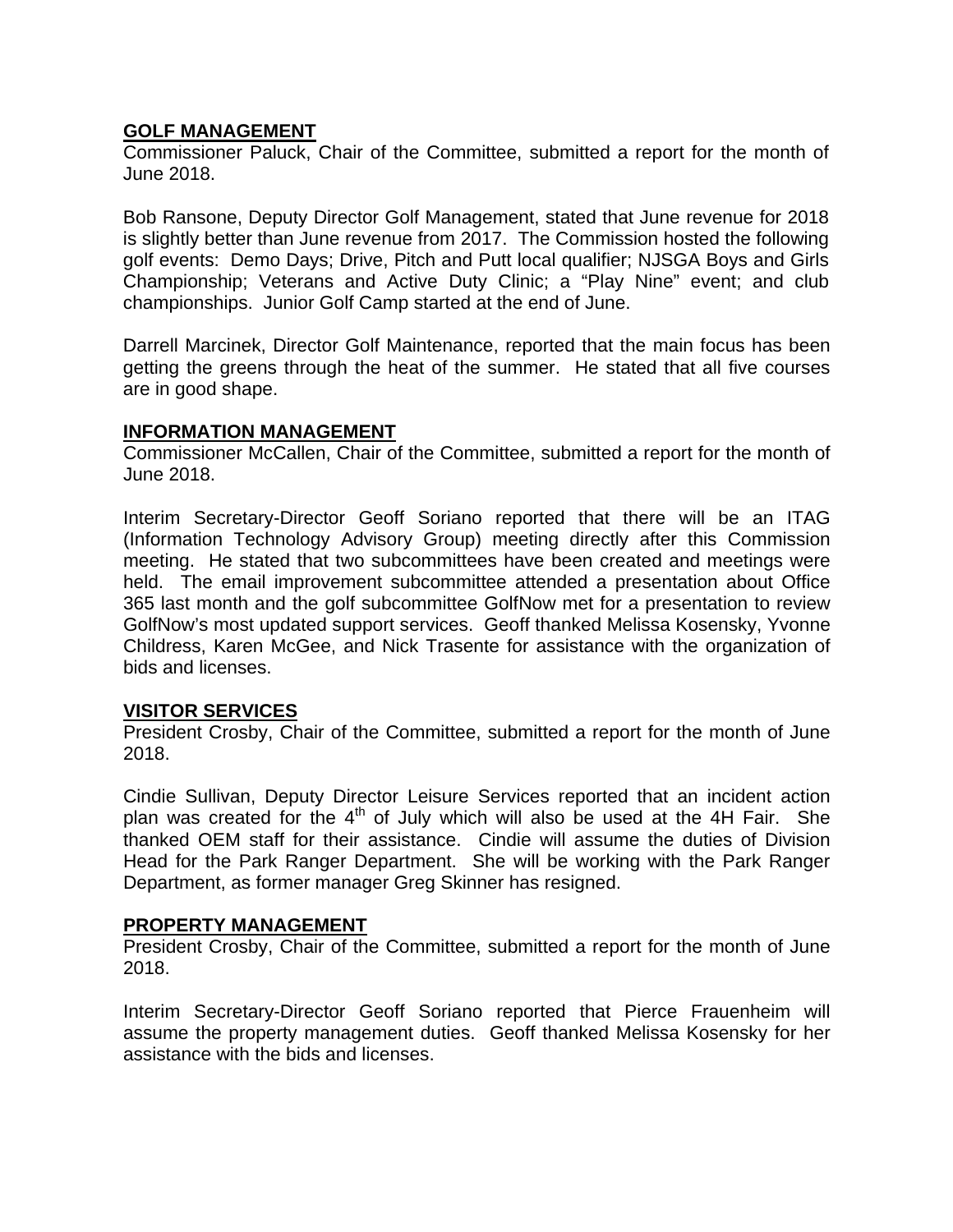## **PLANNING AND LAND ACQUISITION**

Commissioner Haines, Chair of the Committee, submitted a report for the month of June 2018.

Tom Boccino, Parks Section Principal Planner, Land Acquisition, had no additional report.

## **CAPITAL FACILIITES – CONSTRUCTION and ENGINEERING**

Commissioner McCallen, Chair of the Committee, submitted a report for the month of June 2018.

Adam Bloom, County Engineering, had no additional report.

## **PARK MAINTENANCE & HORTICULTURE**

Commissioner Hunsinger, Chair of the Committee, submitted a report for the month of June 2018.

Pierce Frauenheim, Deputy Director Park Operations, reported that staff is preparing for the annual 4H Fair which will be held at North Branch Park starting August 8th. Pierce also commented that the South Branch trail restoration is going well and folks in that area are happy with renovation and repairs to parking lot and trails.

## **AUDIT COMMITTEE**

Geoff Soriano, Interim Deputy Director reported that there is a meeting scheduled with the auditor on July  $20<sup>th</sup>$ .

## **FREEHOLDER'S REPORT**

No report.

## **OLD BUSINESS**

Interim Secretary-Director Geoff Soriano reported that the potential request to place a statue in Skillman Park is still on hold. Freeholder Caliguire indicated that representatives from the Grounds for Sculpture are speaking with officials in Montgomery about placing some artwork in a park in Montgomery other than Skillman Park.

## **NEW BUSINESS**

No new business.

A motion to adjourn the meeting at 8:40 a.m. was made by Commissioner Paluck and seconded by Commissioner Ross. YEAS: YEAS: Commissioners Haines, Hunsinger, Leonard, Paluck, Ross, and President Crosby. NAYES: None ABSENT: Commissioners Ludwig and McCallen.